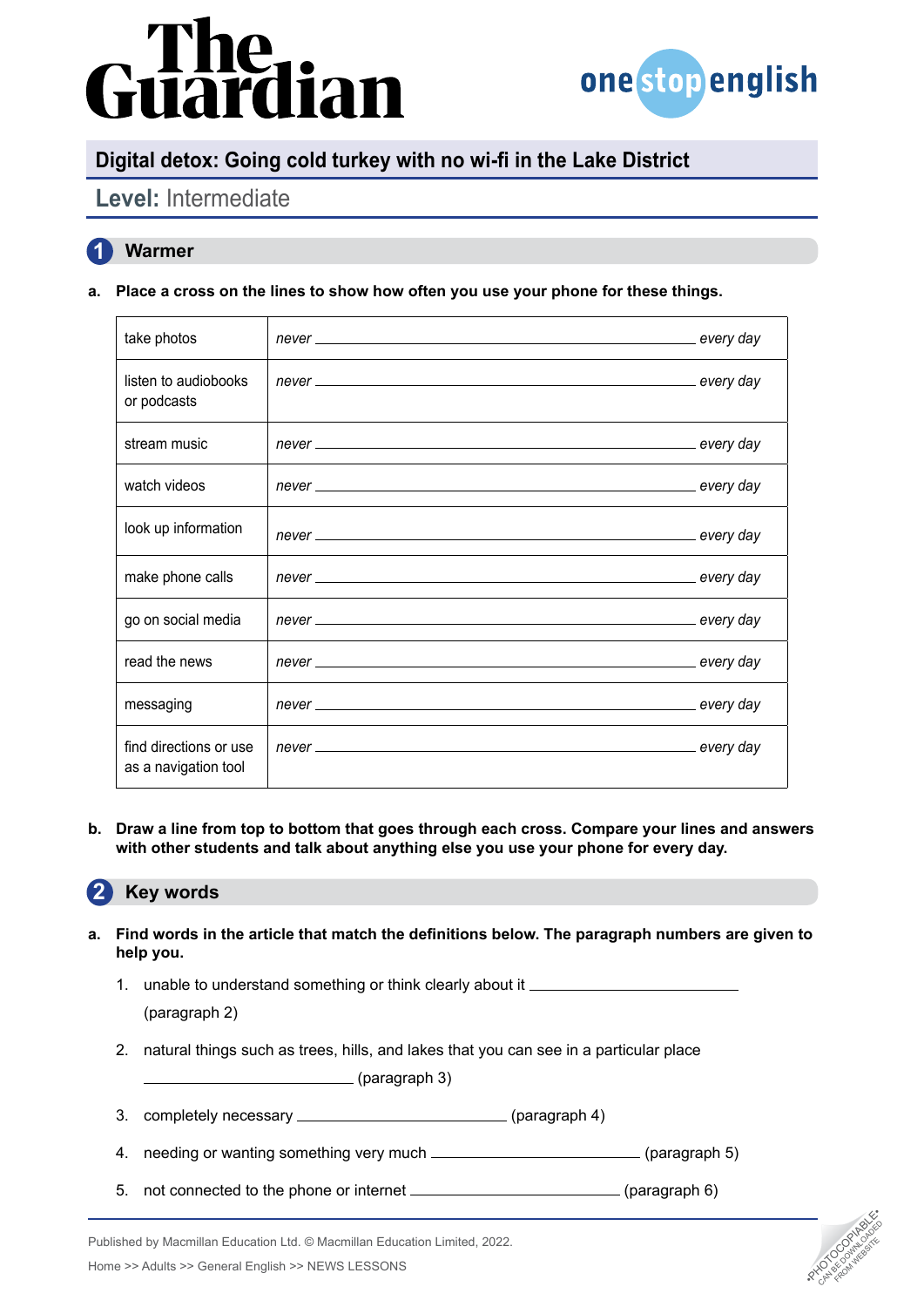# Guardian



# **Digital detox: Going cold turkey with no wi-fi in the Lake District**

## **Level:** Intermediate

|    |    | 6. make someone believe that something is true __________________________(paragraph 10)                   |  |  |  |  |  |
|----|----|-----------------------------------------------------------------------------------------------------------|--|--|--|--|--|
|    | 7. |                                                                                                           |  |  |  |  |  |
|    | 8. | completely accepted something new _______________________________(paragraph 10)                           |  |  |  |  |  |
|    |    | 9. a word to describe an attitude, belief, or habit that has existed for a long time and cannot easily be |  |  |  |  |  |
|    |    | 10. make someone do something that they do not want to do ______________________<br>(paragraph 11)        |  |  |  |  |  |
| b. |    | Use some of the key words above to complete these sentences.                                              |  |  |  |  |  |
|    |    | 1. Although they had only met once, he was ______________________________to see her again.                |  |  |  |  |  |
|    |    |                                                                                                           |  |  |  |  |  |
|    | 3. |                                                                                                           |  |  |  |  |  |
|    | 4. | Despite what people say, elderly people are not always __________________________ to change.              |  |  |  |  |  |
|    | 5. | She no longer knew what was happening and was starting to feel a bit                                      |  |  |  |  |  |
|    |    |                                                                                                           |  |  |  |  |  |

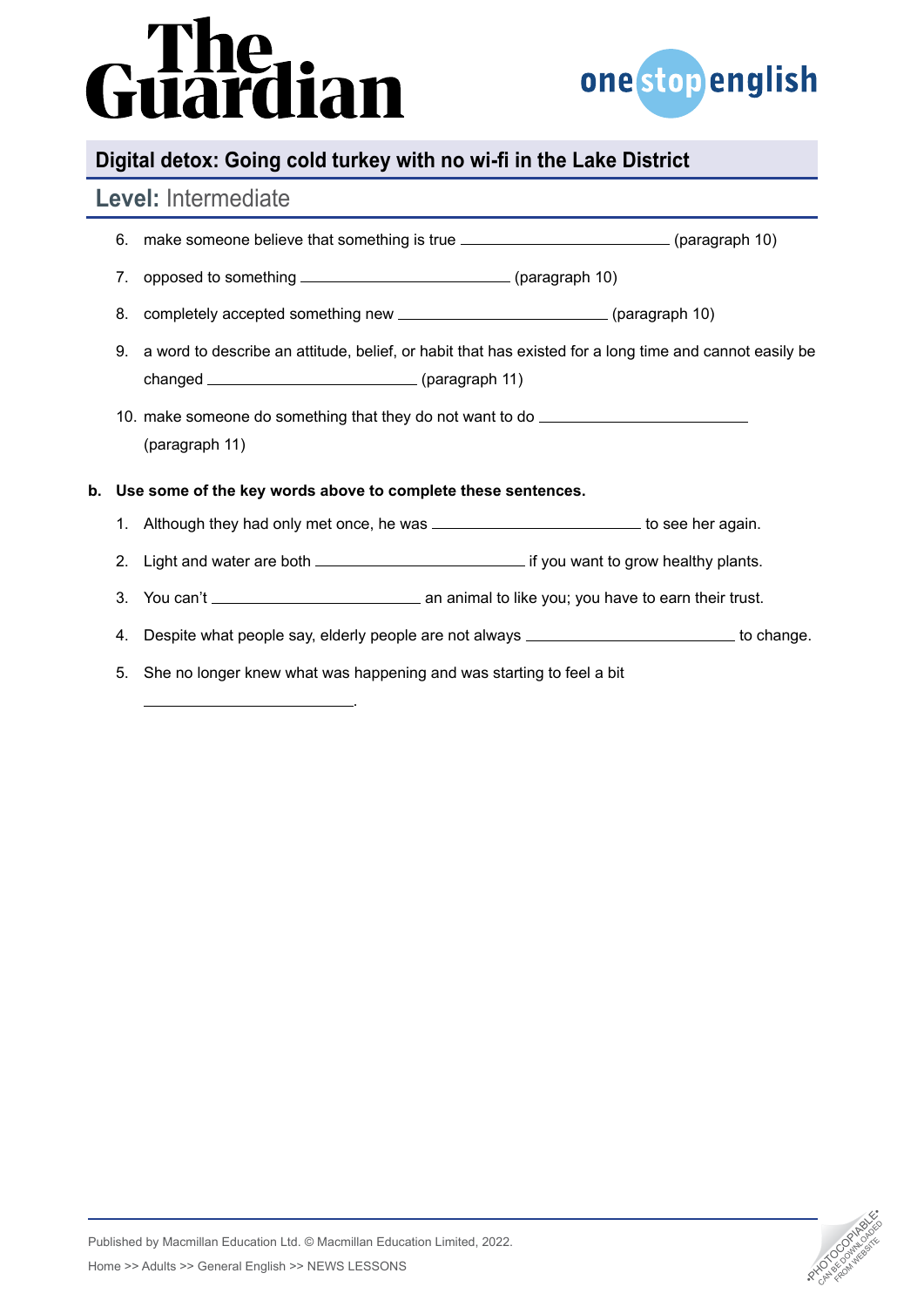# lian



# **Digital detox: Going cold turkey with no wi-fi in the Lake District**

# **Level:** Intermediate

### **Gemma Bowes 22 January, 2022**

- "Where's the TV?" my children ask almost as 1 soon as we step inside the remote cottage in the Lake District: The door of the holiday cottage opens straight into the tiny lounge. There's no TV, only a simple fireplace, a wooden bookcase with maps and nature books, and a couple of armchairs.
- "Well, can we go on the iPad then?" is the next 2 question. Then, when we tell them that no, we didn't bring it, they say, "Can I go on your phone?" There is a look of confused disbelief on my children's faces when I explain that there's no internet, no computer, not even a phone signal, and that we're not going to be looking at screens this week.
- Doing a digital detox wasn't my main motivation 3 for coming to this remote cottage – the thrilling scenery and sense of isolation are the main reasons – but no wi-fi is a huge bonus.
- My children are only six and eight, and they 4 do not yet have their own mobiles or tablets, but the shows they like are online. They want to go on on YouTube and love "doing funny faces" – creating long strings of emojis on my phone to text to their friends (or rather their friends' parents, who get messages of 200 watermelons). Most of their homework is done online. The digital world is everywhere. Putting a complete stop to it for a while feels essential.
- 5 I'm not the only one with this feeling. Holiday companies offer more and more digital detoxes. Zooming, digital home-schooling and streaming TV shows makes it seem like our whole lives are lived online. Many of us feel screen-sick, desperate to disconnect.
- 6 In recent years, my family has escaped to offgrid holiday cottages. This is our second stay at this one, which is on a quiet lane. It is basic. There's no bathroom, only an outside toilet and a shower bag that you fill from the kitchen tap (there is hot water and electricity).
- All of this creates a sense of adventure, and 7 with no other building in sight, it feels like you have this wonderful valley to yourself.
- After their first shock, the kids find it surprisingly 8 easy to live without videos. We hang out next to a small stream in the wild garden with novels and colouring books, and we eat on a picnic bench under the tree. We go hiking, and my daughter discovers wild swimming. At night we watch for bats.
- As the week goes on, the children stop 9 complaining about the lack of screens and instead they play imaginative games in the surrounding fields, or we play card games and take a walk to get ice-cream.
- 10 It may be harder to convince older children and teenagers that a week with no wi-fi is a good thing, but growing awareness of the mentalhealth benefits of switching off may make them less resistant than you might expect. Many have embraced mindfulness, yoga and veganism – why not this?
- When our tech habits are so deeply ingrained, 11we need to do more than just promise to use our phones less. Going somewhere like our remote cottage means there's no choice. Perhaps we must force these experiences on ourselves. No one can disagree with a digital detox, especially when it can be so much fun.

© Guardian News and Media 2022 First published in *The Guardian*, 22/01/2022



Published by Macmillan Education Ltd. © Macmillan Education Limited, 2022.

Home >> Adults >> General English >> NEWS LESSONS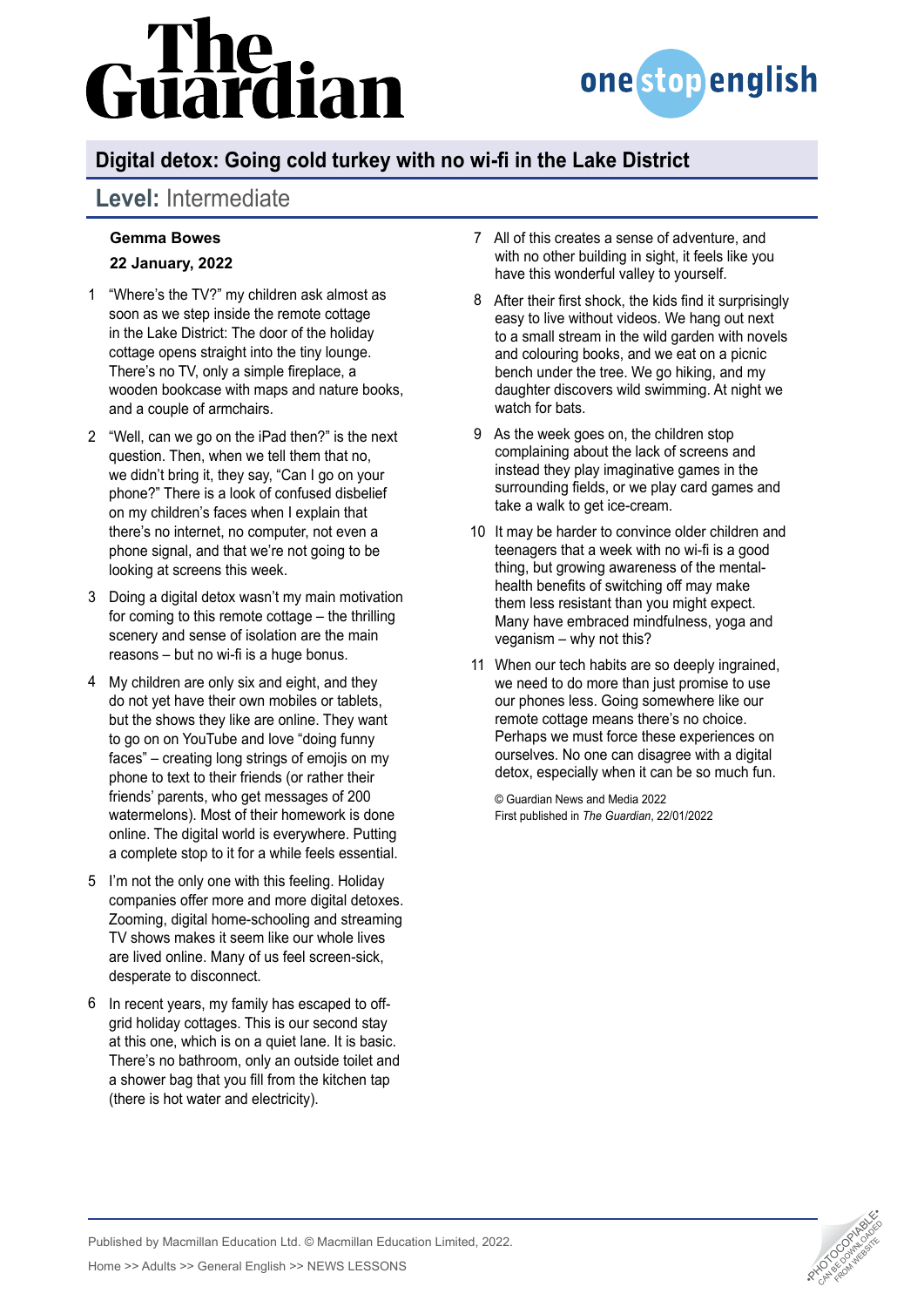# dian



# **Digital detox: Going cold turkey with no wi-fi in the Lake District**

## **Level:** Intermediate

### **3 Understanding the article**

### **a. Are these sentences True or False according to the article? Correct any that are false.**

- 1. The author has two teenage children.
- 2. Their main reason for going to the Lake District was that there is no wi-fi in the holiday cottage.
- 3. Her children do not yet have their own mobiles or tablets, but they do regularly use other people's devices.
- 4. The author says that her children need computer access to do their homework.
- 5. The author and her family try to stay at off-grid holiday homes each year, but this is the first time they have been to the Lake District.
- 6. Her children immediately love being in the countryside without internet access.
- 7. The author realizes that it would probably be more difficult to convince teenagers to enjoy a week without internet access.
- 8. She believes that, because many young people are interested in healthy eating and living, they will also start to understand the benefits of a week offline.

#### **4 Key language**

**a. Match the words to make word pairs from the article. Then find and highlight them in the article.**

| 1. confused | a. scenery |
|-------------|------------|
|             |            |

- 2. digital b. sight
- 3. thrilling c. awareness
- 4. in d. habits
- 5. growing e. off
- 6. switching f. ingrained
- 7. tech q. disbelief
- 8. deeply h. detox



Published by Macmillan Education Ltd. © Macmillan Education Limited, 2022.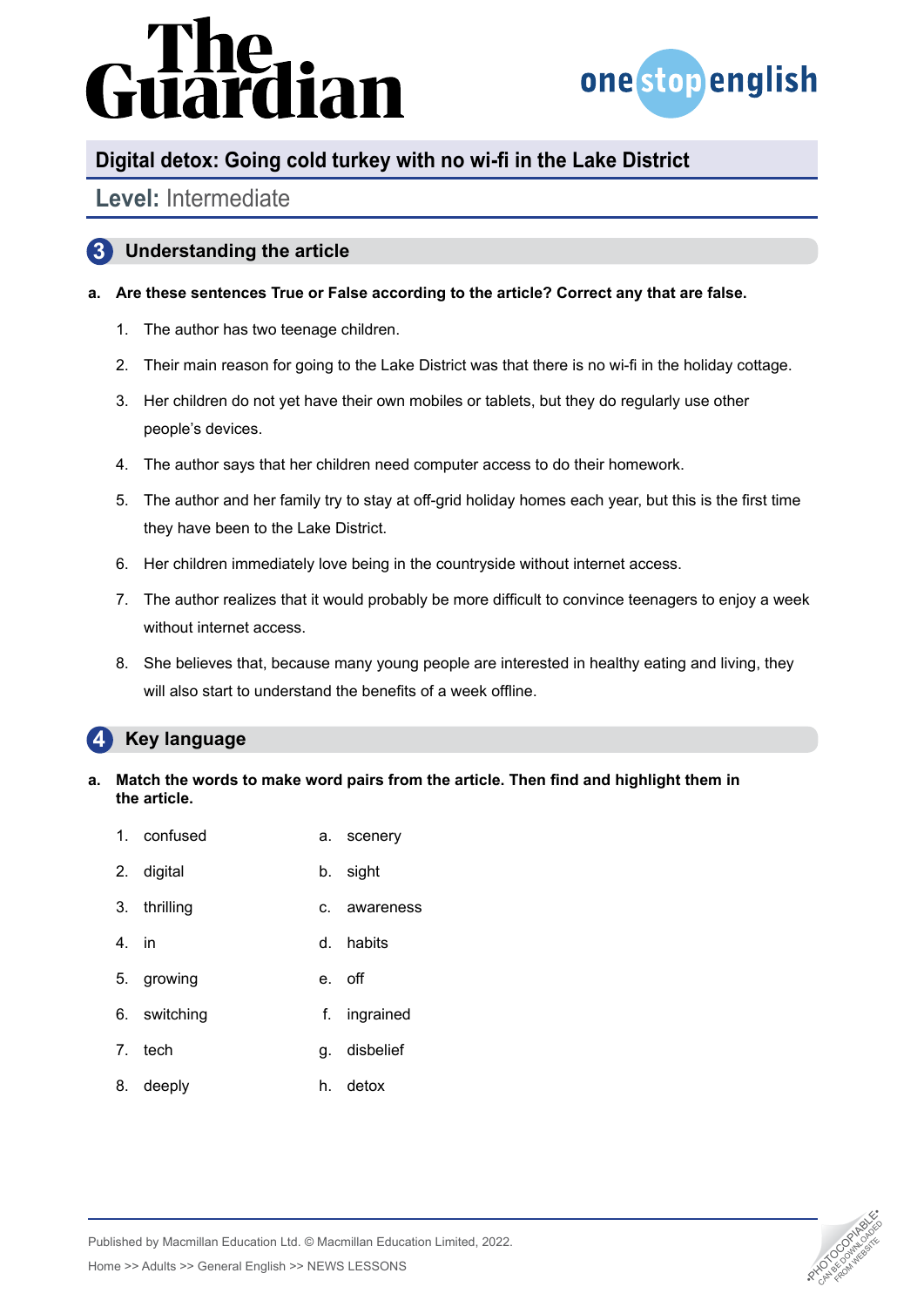# řdian



## **Digital detox: Going cold turkey with no wi-fi in the Lake District**

## **Level:** Intermediate

### **b. Match the word pairs with their meanings.**

- 1. beautiful and exciting natural features in the countryside
- 2. things that you do often or regularly related to computers and phones
- 3. not using technology and digital devices for a while
- 4. when more and more people realize that something is true
- 5. a period of time when someone deliberately stops using electronic devices such as computers, mobile phones, or tablets
- 6. in any place that you can see from where you are
- 7. an important part of your everyday life
- 8. when you can't believe something or why it is happening
- **c. Choose four word pairs that you would like to be able to use well, and write sentences of your own for each one.**

#### **5 Discussion**

#### **a. Discuss with a partner.**

- How do you feel when you cannot use or find your phone?
- What would be the best and worst things about a holiday where there is no internet connection or phone connection?
- At what age should children get their own phone, iPad, or netbook?
- At what age should they be allowed to use someone else's phone?
- Where would you recommend that someone go for a digital detox?

#### **6 In your own words**

- **a. Six months ago, you opened a new digital-detox retreat centre. Everything is going well, but you don't have many bookings for the next six months. Write an advert to encourage new guests to book a retreat at your centre. The advert should include the following information:**
	- where it is
	- what type of accommodation you offer (e.g., single/double rooms, tents, cottages)
	- what facilities there are (e.g., pool, garden)
	- the scenery around the centre
	- the meals and type of food



Home >> Adults >> General English >> NEWS LESSONS